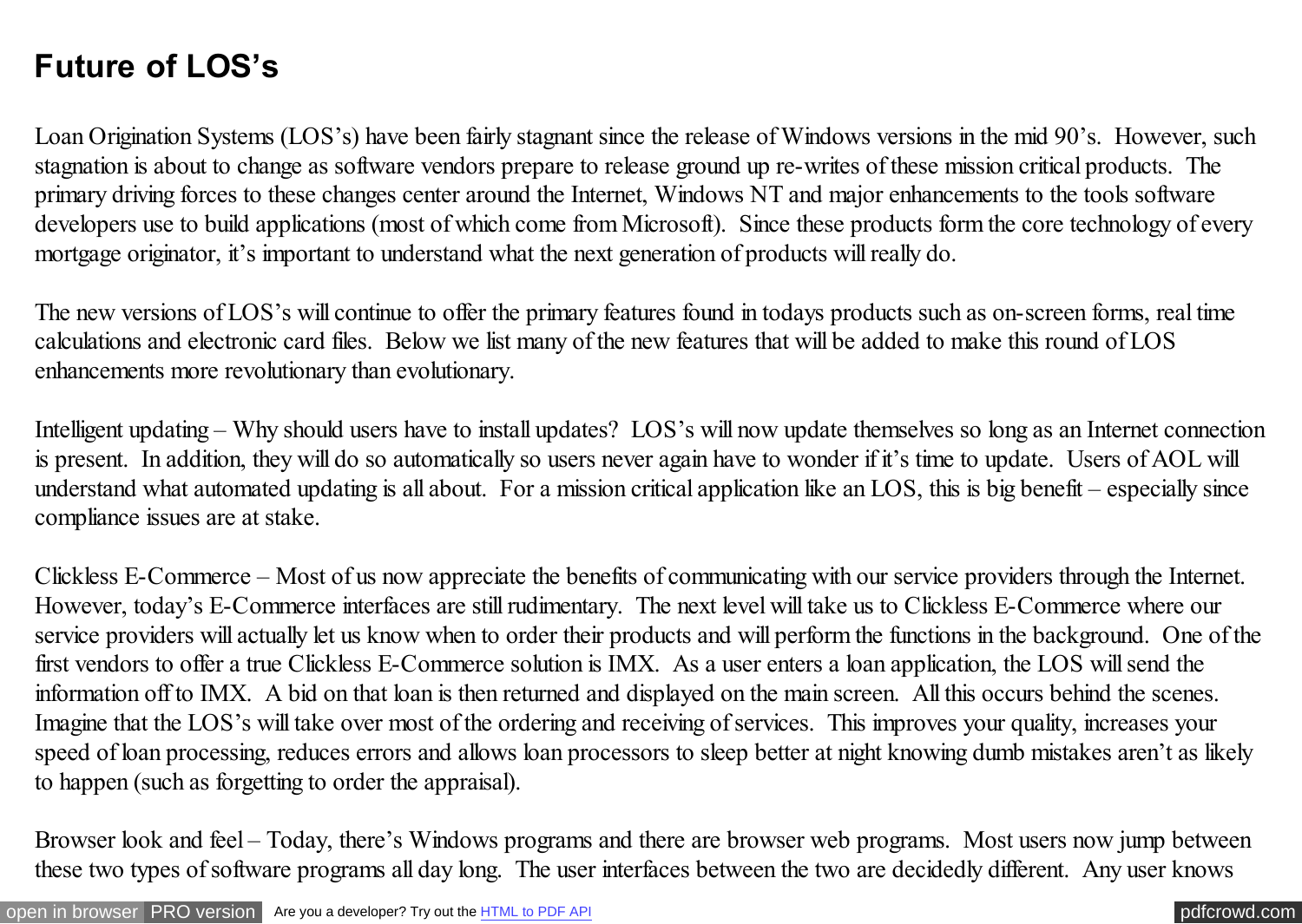what looks like a Windows application versus what's a web page. Why should this be? Users shouldn't be forced to learn and work in two different environments. The new LOS's will adopt the more current look and feel of browsers or web pages. They are far more pleasing to work in and greatly reduce user confusion between the two environments – bottom line, they are more efficient. You'll notice that some of the latest Microsoft products are even headed in this direction. Once you see these, you'll never want to use one of those old Windows like LOS's again.

Integrated AUS's – LOS's used to export data to the Automated Underwriting Systems (AUS). Today, they are becoming truly integrated. LOS's will have input screens built-in that allow the user to view and enter data that is specific to the AUS. Users shouldn't have to try and determine all the fields required to submit to a particular AUS. Further, feedback from the AUS will come back and populate the borrower file within the LOS. Finally, the AUS findings will be stored within the borrower file itself so it may be quickly accessed electronically.

Regulation Checking – Today, we rely heavily on loan processors and underwriters to insure a loan is compliant to all the underwriting rules and regulations. With the advent of rule based solutions, we can now constantly check every loan file against all the regulations from investors, HUD and the GSE's. Throw in the Internet, and we can bring this power to every desktop in the industry. After all, why shouldn't we let computers keep us in check?

Vendor Specific Screens – E-Commerce is coming to our industry like a freight train. However, nothing is more frustrating then trying to figure just what data is required for a given transaction. Watch your best service providers building screens for your favorite LOS. For E-Commerce to really excel, we need quick data entry coupled with Clickless E-Commerce. Watch for it at your nearest LOS.

User Customizable Screens and Documents – In the 1970's about the only loan product we sold were fixed rate loans with about the only option being a 15 year vs a 30 year. Today, the varieties are almost endless. For that, many mortgage companies need screens, calculations and forms designed specific to their products and processes. LOS's are allowing for a significant amount of customization. Eliminate the screens you don't want and add new screens designed just to your needs. Further, customize calculations all the way down to your county, investor and loan type. You can even add in popup programs, special instructions, hotlink to a web site or launch a whole other software application – all from within your custom screens or you can modify the existing screens.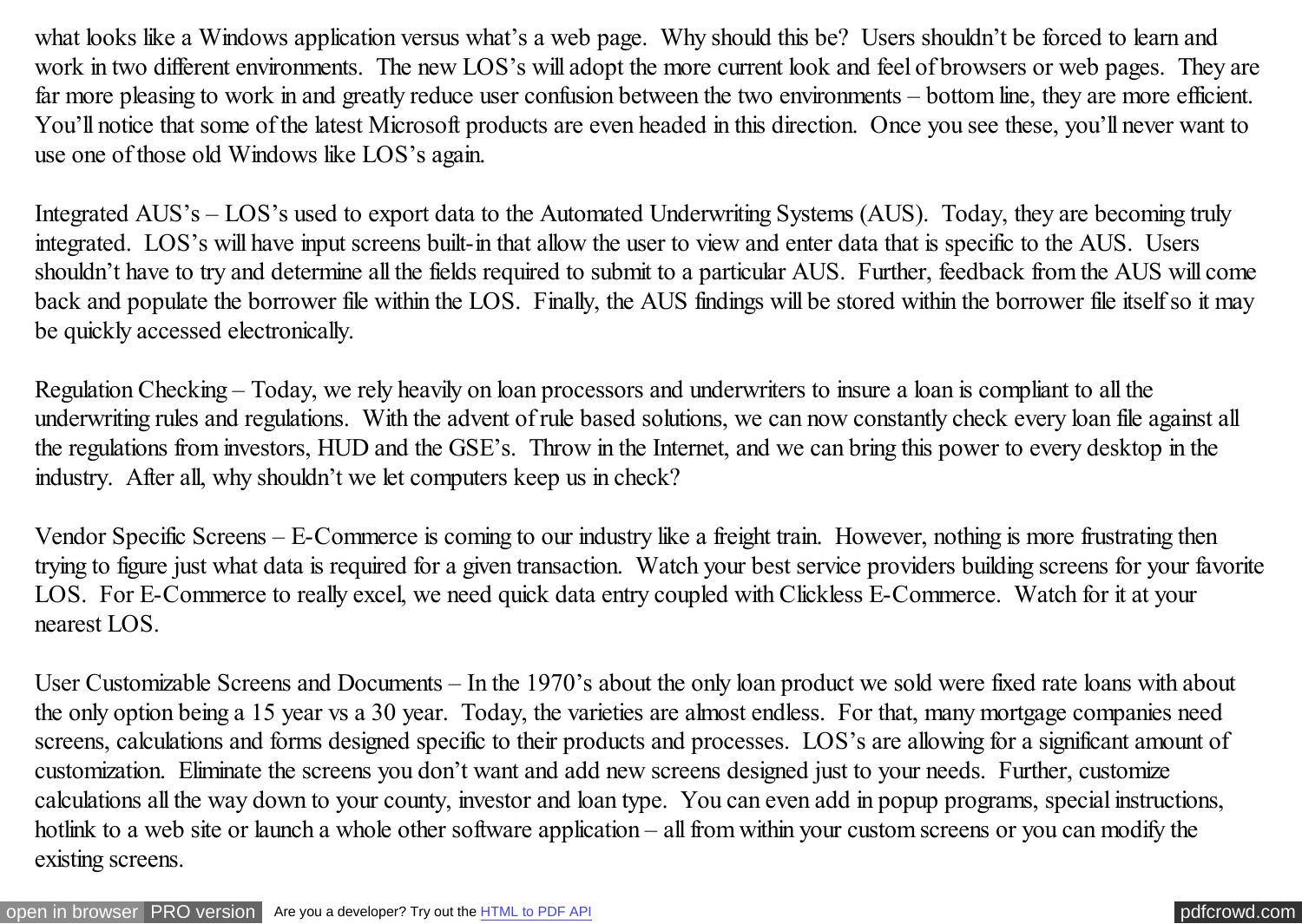Email Integration – We used to mail (snail mail) forms to customers, then we started using a fax. LOS's now integrate email to the extent that sending a document via email is just a click away. Your standard email program is launched automatically and the email address auto-populated. Use this same feature to email the appraiser, title company, Realtor and all your other partners. Moving to the next level, you can schedule a regular email campaign to keep everyone updated with loan status, conditions, underwriter comments, etc. Email is the most efficient means of communications so make sure your LOS takes full advantage of it.

Real Time Database Connectivity – Many originators find they like building sophisticated reporting systems using many of the database products available from top vendors like Microsoft, Oracle and Sybase. The old LOS's might be able to handle an export to these systems but today's LOS provides real-time connectivity and updating. Watch your SQL database update immediately after your loan processor just updated a borrower file. Don't worry about not having every detail either. You can grab any of thousands of fields from the LOS – just build your own list of data elements you want in your database.

Function Specific Screens – How many places should you be able to enter a loan amount? Dozens really and here's why. When processing loans it's best to use screens that are designed for each specific function. For example, opening the mail each day should have a program to handle this inflow of documents, verifications, etc. Debt consolidation loans need a screen to handle what debts to payoff (or partially payoff), how much of the loan amount is still available and what are the best debts to payoff. FHA loan amount calculations certainly need a screen all to their own. Consider all the special needs and you could use a screen for each. You no longer need to settle on generic data entry screens where you have to hope you have all the right fields completed for a given form or function.

Features, Features and more Features – Today's LOS have hundreds of features that never existed in previous versions. While they are far more than we can list here we can give a few examples. File directories now have many columns in which you can size, arrange and sort on each column – finding and selecting a loan file has never been easier. Templates can now be built for a wide variety of loan types, product features and/or investor criteria – let the program complete as many fields as possible. Place your favorite service providers E-Commerce links on your main screen and hide the ones you'd rather not use – your best partners are now instantly accessible without going through a menu structure. Setup print groups for each set of documents typically printed. Thus, your initial disclosure package becomes a quick selection. If you are missing specific details on a loan that must be collected, take advantage of new solutions that allow you to flag those fields and then later, jump right to them when you have collected the information.